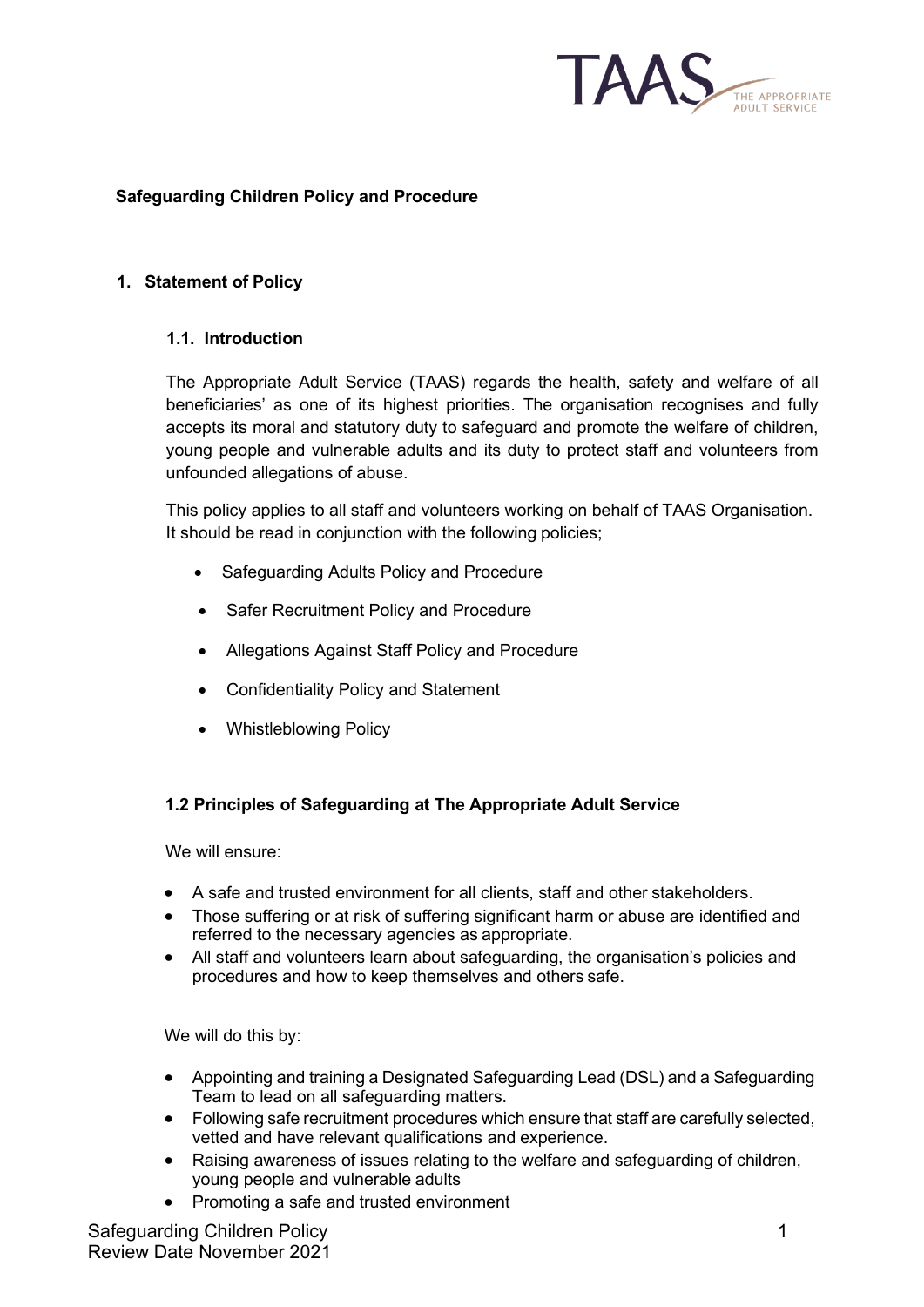

- Engaging with safeguarding partners to ensure their commitment to safeguarding.
- Ensuring staff and volunteers recognise the signs of abuse or that an individual may be at risk of significant harm
- Working with other agencies as appropriate (e.g. Police, Children's' Services, Safeguarding Partners) where an individual is being, or at risk of being, significantly harmed
- Providing a framework for reporting and dealing with concerns and disclosures
- Establishing clear procedures for the reporting and handling of allegations of abuse against staff or volunteers.
- Requiring staff and volunteers to undertake safeguarding training as appropriate.

## **1.3. Legislative Frameworks**

The legislative frameworks around our policy are:

- **Children's Act 2014**, which is fundamental to people working with children and young adults in the UK
- **Children & Social Work Act 2017** which made a number of changes to child protection, child welfare and safeguarding
- **Working Together to Safeguard Children (2018)** reaffirms safeguarding as everyone's responsibility and the sharing of information betweenagencies.
- **Sexual Offences Act 2003** makes it is an offence for a person over 18 to have a sexual relationship with a child under 18 where that person is in a position of trust in respect of that child, even if the relationship is consensual.
- **Safeguarding Vulnerable Groups Act 2006** sets out the type of activity in relation to children and adults at risk for which employers and individuals will be subject
- **Protection of Freedoms Act 2012** which changed the definition of Regulated Activity including who is eligible for a barred list check.
- **Keeping Children Safe in Education (2020)** requires all staff to read and understand their responsibilities if engaged in 'regulated' activities with young people.
- **The Prevent Duty 2015** to have due regard to preventing people being drawn into terrorism.
- **Data Protection Act (1998) –** to protect personal data stored on computers or in an organised paper filing system
- **Modern Slavery Act (2015) –** designed to combat modern slavery in the UK and consolidates previous legislation relating to trafficking and slavery.
- Safeguarding Children Policy Review Date November 2021 2 • **SEND Code of Practice 0-25 years (2014)** – statutory guidance for organisations that work with and support children, young people and vulnerable adults with special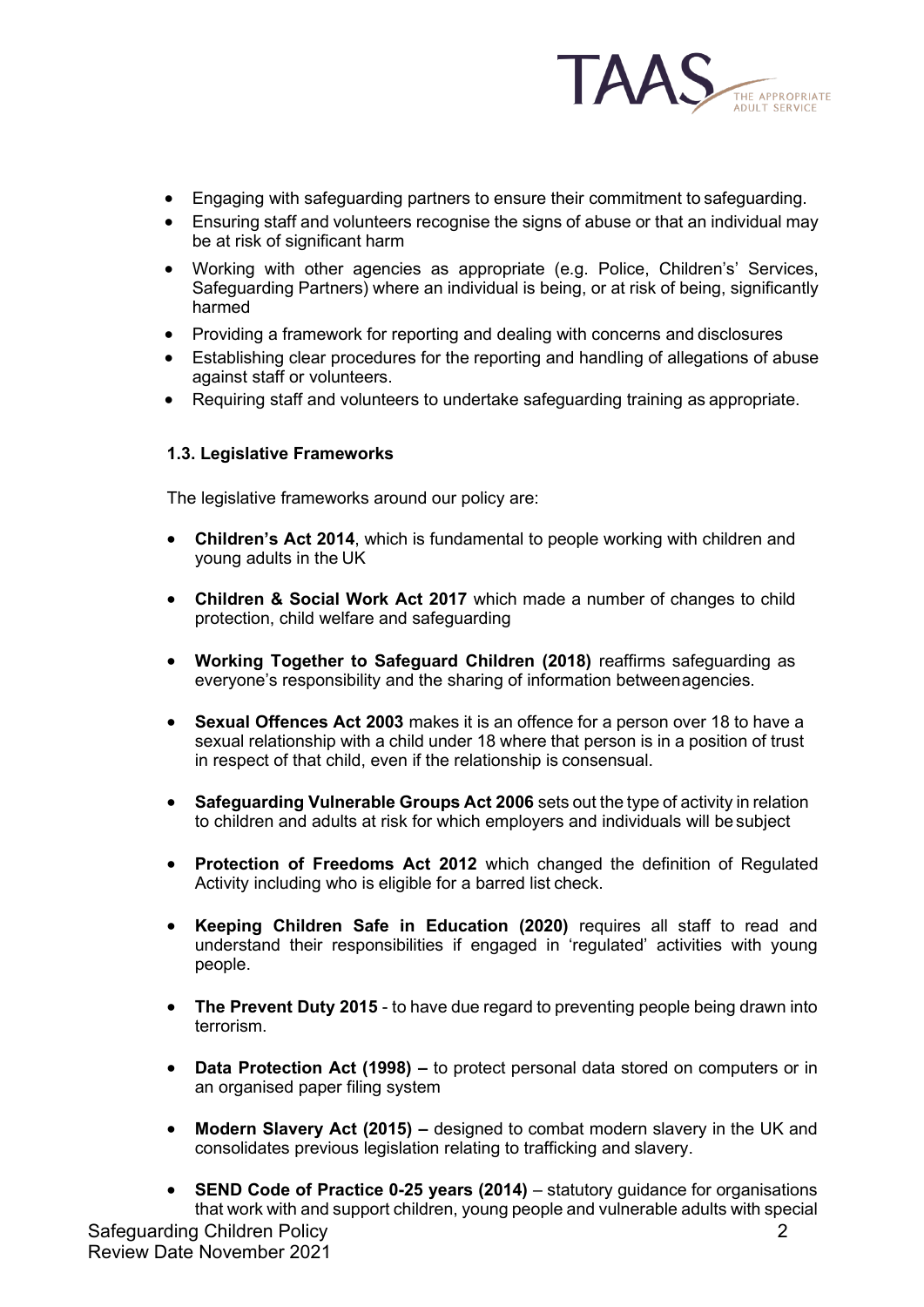

educational needs and disabilities.

Other legislation which are worth noting and have prompted changes in Safeguarding practices over time are:

- GDPR and the Data Protection Act 2018.
- Information Sharing: Advice for Practitioners 2018.
- Sexual Violence and Sexual Harassment Between Children in Schools and Colleges (guidance document) 2018.
- Childcare (Early Years Provision Free of Charge) (Extended Entitlement) (Amendment) Regulations 2018.
- Childcare Act 2006 (as amended in 2018).

## **2. Definitions**

## **2.1 Definitions of Abuse**

The following are recognised as definitions of abuse, although any act which harms a child, young person or vulnerable adult should also be considered:

**Physical Abuse** - may involve hitting, shaking, throwing, poisoning, burning, scalding, drowning or suffocating. It may be done deliberately or recklessly, or be the result of a deliberate failure to prevent an injury occurring

**Neglect** - the persistent or severe failure to meet a child's, young person's or vulnerable adult's physical and/or psychological needs, which may result in serious impairment of their health or development

**Sexual Abuse** involves a child, young person or vulnerable adult being forced or coerced into participating in or watching sexual activity of any kind. Any apparent consent or awareness is irrelevant

**Emotional Abuse** – persistent emotional ill treatment or rejection; includes abusive or offensive electronic communications. This causes severe and adverse effects on behaviour and emotional development, resulting in low self-esteem. Some degree of emotional abuse is present in all forms of abuse.

**Financial Abuse** - in intimate or parental relationships is a way of controlling a person's ability to acquire, use, and maintain their own money and financial resources

**Significant Harm** – The Children's Act introduced the concept of significant harm as the threshold that justifies compulsory intervention in family life in the best interest of the children. Some children may be in need of help because they are suffering or likely to suffer significant harm

**Extremism and Radicalisation** – Extremism is defined as 'vocal or active opposition' to fundamental British values; democracy, the rule of law, individual liberty and mutual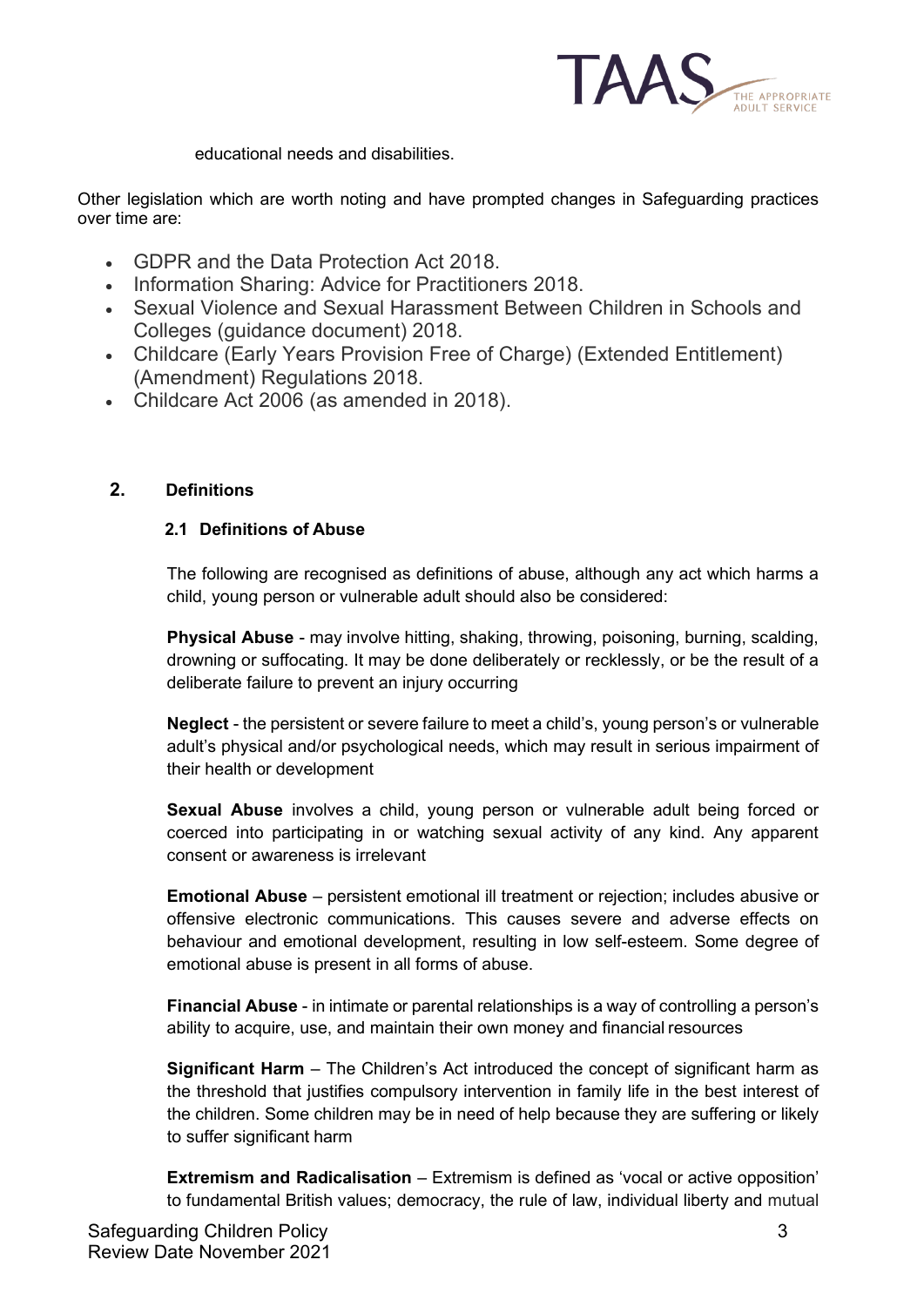

respect for and tolerance of those with different faiths and beliefs and for those without faith. Radicalisation is defined as 'the way in which a person comes to support terrorism and encourages other people to believe in views that support terrorism'

**Criminal Exploitation –** is a form of modern slavery that sees victims being forced to work under the control of highly organised criminals in activities such as drug dealing, forced begging, shoplifting and financial exploitation.

**Female Genital Mutilation** - all procedures involving partial or total removal of the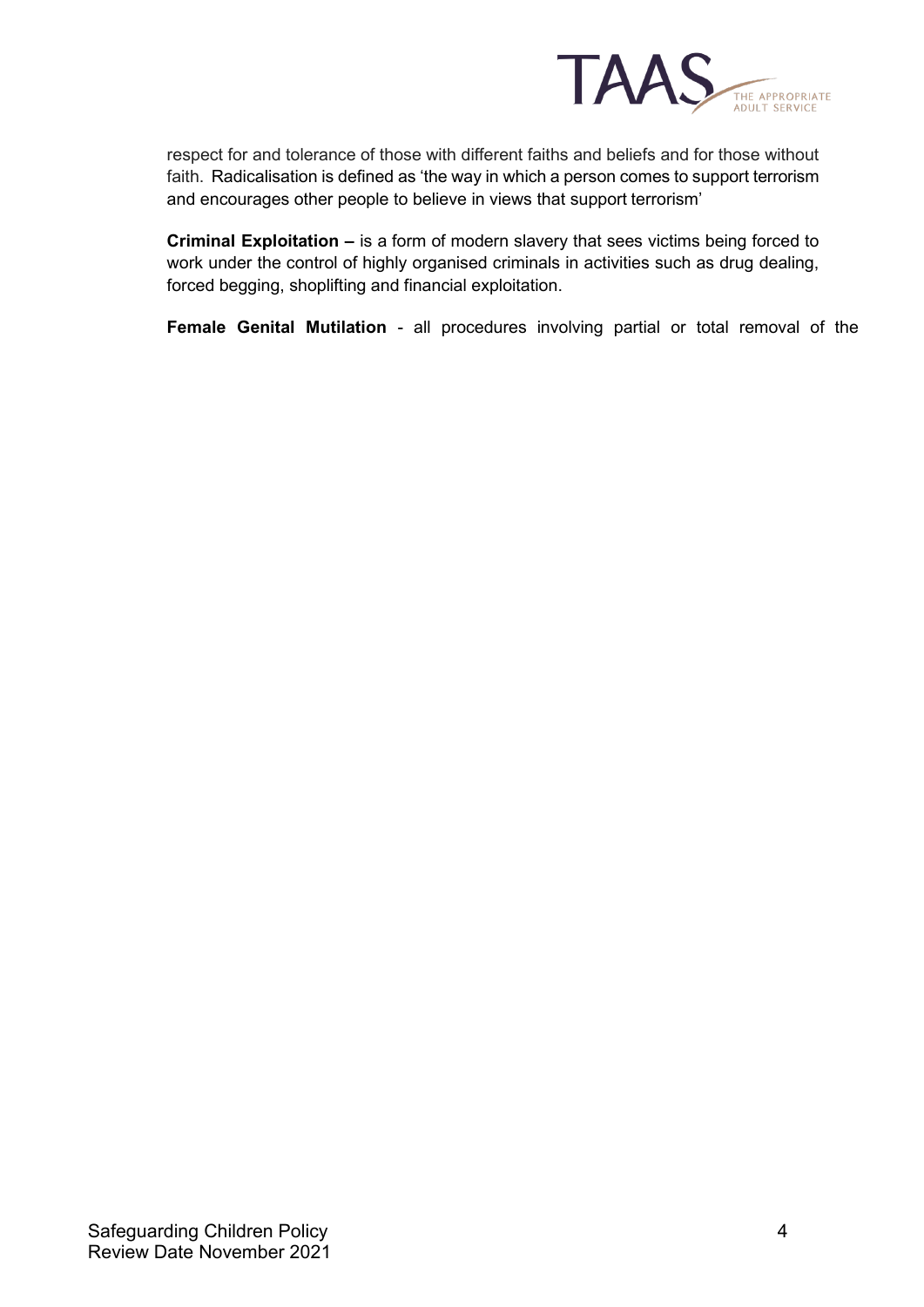

external female genitalia for nonmedical reasons. FGM is illegal in England and Wales under the FGM Act 2003.

**Forced Marriage -** as distinct from a consensual arranged one, is a marriage conducted without the full consent of both parties and where duress is a factor. Duress cannot be justified on religious or cultural grounds. A child who is being forced into marriage is at risk of significant harm through physical, sexual and emotional abuse.

## **2.2 Other definitions**

**Safeguarding** – protecting children, young people and vulnerable adults from maltreatment, preventing impairment of their health or development and ensuring they are growing up in circumstances consistent with the provision of safe and effective care

**Child Protection** – any activity that is undertaken to protect specific children who are suffering, or are likely to suffer, significant harm

**Child/Young Person** – anyone under the age of 18

**Regulated Activity** - Those working in specified activities will be classed as engaging in regulated activity. Put simply, this is anyone who is teaching, training, instructing, coaching, caring for or supervising children or providing personal care, healthcare, social work, assistance with household matters and personal affairs, and transportation to vulnerable adults.

#### **3. Roles & Responsibilities**

Safeguarding is everyone's responsibility and all staff and volunteers involved in the organisation's activities have a role to play. TAAS will ensure that staff and volunteers undergo safeguarding training at induction, advanced training (as appropriate) and will take part in the annual CPD programme where safeguarding updates/refreshers will be programmed.

#### **3.1 Designated Safeguarding Lead (DSL)**

The DSL is **Alexandra Hawkins** – Director

The Safeguarding Team are; **Karen Harding, Debra Washington, Lynn Frusher, Melissa Kennedy and Teri Lee** (see organisation chart, page 12)

The DSL and Safeguarding Team will be responsible for;

- Managing the referral of cases of suspected abuse or allegations to the relevant agencies
- Providing advice and support to staff and volunteers who have made referrals to other agencies
- Referring cases to the Channel programme via the MASH team where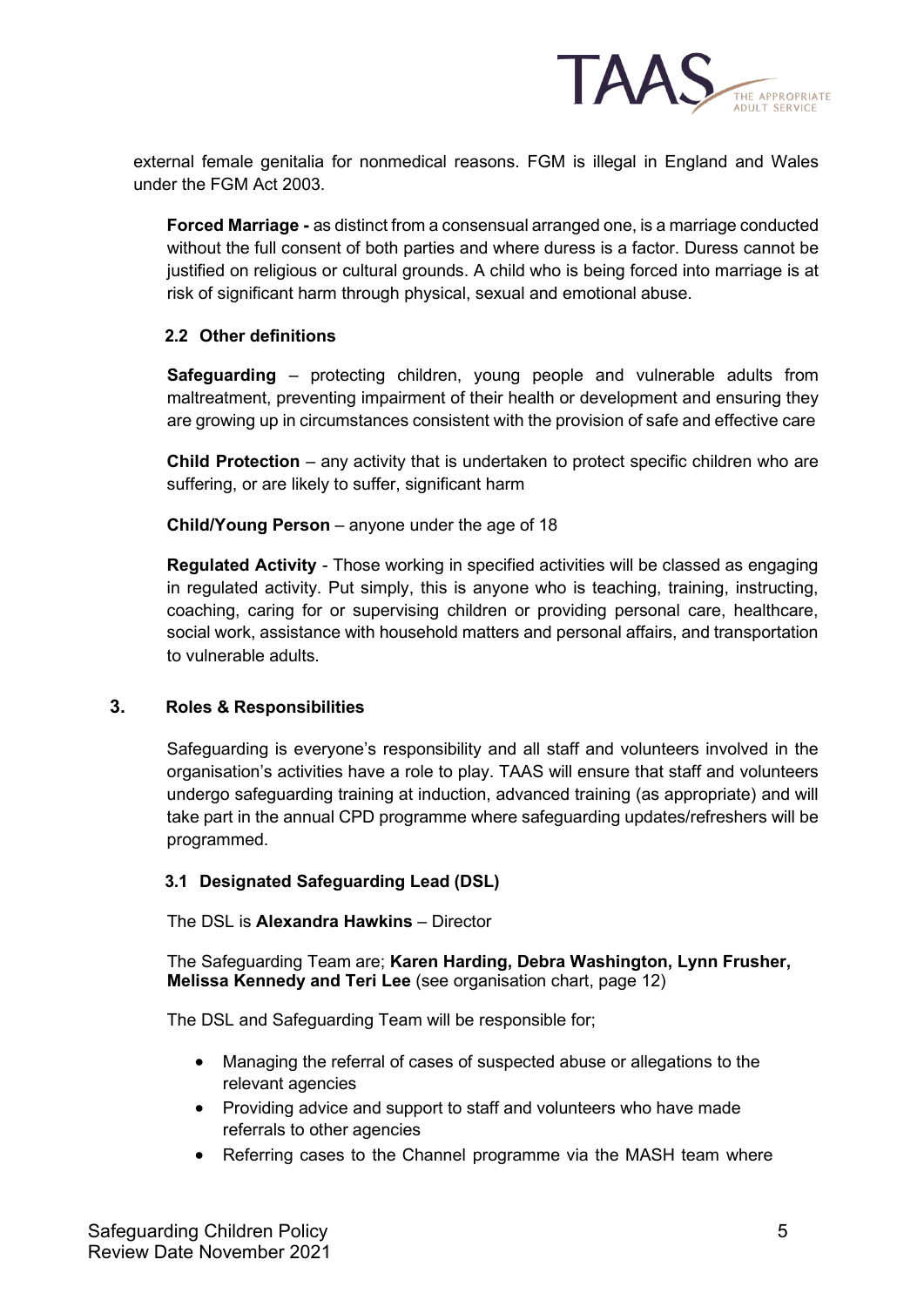

there is a radicalisation concern

- Maintaining secure and accurate records of any safeguarding concern, referral, complaint or allegation
- Attending case conferences and review meetings as appropriate
- Communication of the policy and arrangements to all relevant parties including but not limited to children, young people and vulnerable adults, their parents and families, staff and volunteers
- Engaging with local authorities and other agencies as appropriate
- Ensuring that staff and volunteers receive safeguarding training appropriate to their roles and update this annually
- Maintaining accurate and up to date employment records of all staff and volunteers including DBS checks
- Maintaining safeguarding training records.
- Safety of all clients, including when a young person or vulnerable adult is absent or missing, without explanation
- Providing periodic reports to the board about safeguarding incidents or referrals as well as policy implementation
- Act as a source of support, advice and expertise for staff and volunteers

## **3.2 Dealing with Concerns and Disclosures**

If any member of staff or volunteer is concerned about the welfare or safety of a child, young person or vulnerable adult, they must report their concerns to the DSL, or a member of The Safeguarding Team as soon as practicably possible. Staff and volunteers will receive training on how to deal with disclosures made by a child, young person or vulnerable adult. Written notes of the disclosure will be made by the member of staff or volunteer and these will be held in a secure location and shared with the relevant agencies as appropriate.

## **4. Staff and volunteers**

## **4.1 Safer Recruitment**

TAAS operates safer recruitment and employment practices. Staff checks and critical process undertaken include:

- Enhanced Disclosure and Barring Service (DBS) check where the member of staff, trustee or volunteer is involved or likely to be involved in 'regulated' activity. Where this is not the case a standard DBS check will be made.
- Where a conviction is recorded, the DSL will carry out a risk assessment and decide whether to confirm or reject the individual's appointment. (Anyone that is barred from working with children will NOT be appointed)
- 2 employment/education references including the most recent employment
- Check on gaps in work history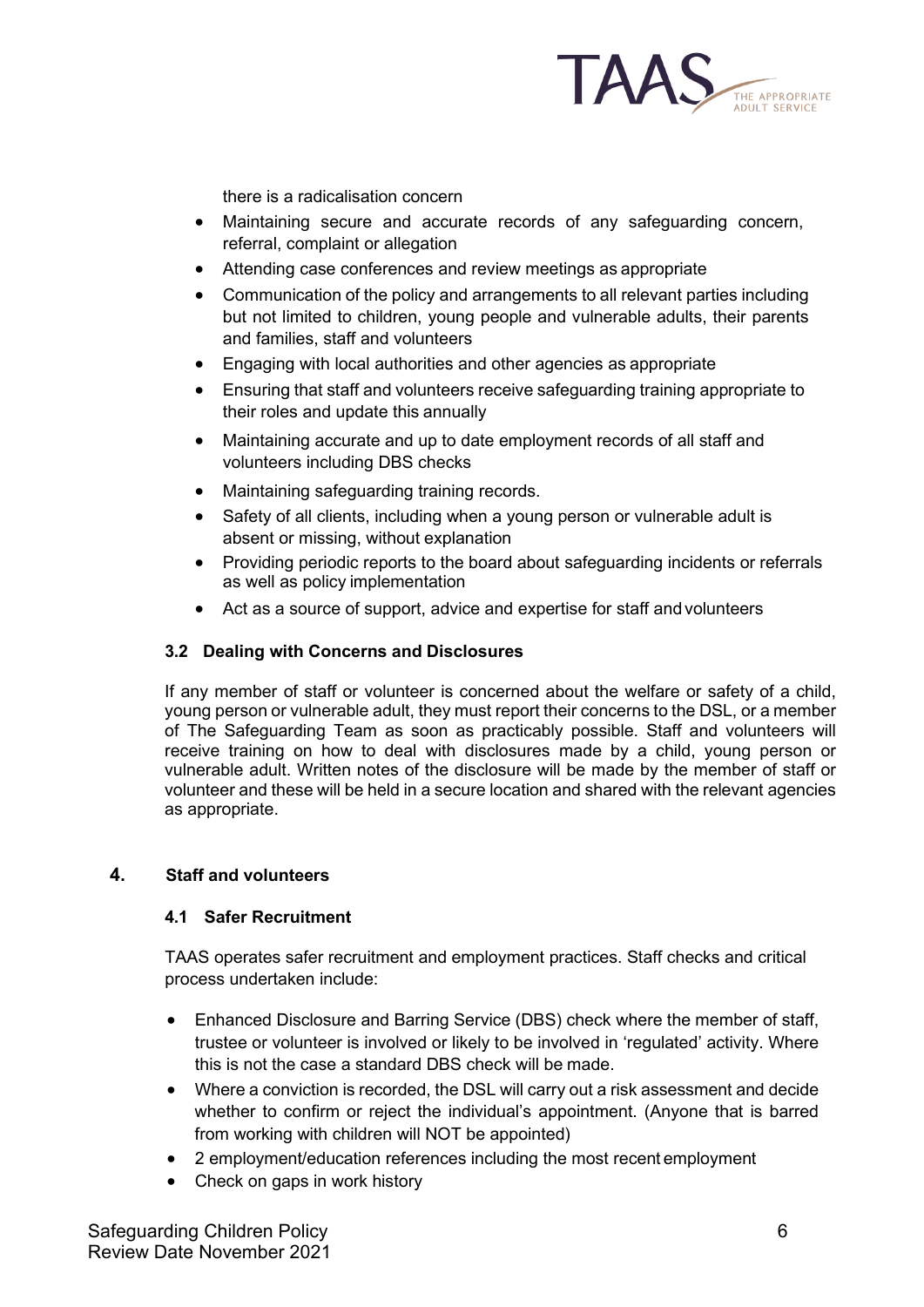

- Evidence of identity is obtained, including the right to work in the UK
- Qualifications are checked and verified with original certificates
- Areas of concern in the CV or application will be addressed during the interview
- Applicants sign the application form to declare the information they have provided is true

## **4.2 Allegations against Staff or Volunteers.**

The primary concern in the event of an allegation is to ensure the safety of the child or young person. In all cases, action will be taken quickly, confidentially and professionally, with all parties clear that suspension is not an indicator of guilt, but a required part of a process.

Where an allegation is made, the DSL will liaise with the Local Area Designated Officer (LADO) to discuss the required action. In order that a full and fair investigation can be carried out, consideration must be given to suspending the member of staff or volunteer. Where it is clear that a criminal offence may have occurred, the matter must be reported to the police. Any subsequent dismissal and/or must be reported to the Disclosure and Barring Service.

In the event that a member of staff or volunteer suspects any other member of staff or volunteer of abusing a child, young person or vulnerable adult, it is their responsibility to report these concerns to the Designated Safeguarding Lead. If the allegation is against the DSL, a member of the Safeguarding Team must escalate the matter to the LADO and take advice regarding further action.

# **The TAAS Designated Safeguarding Lead is:**

**Alex Hawkins** 

**[alex@theappropriateadultservice.org.uk](mailto:alex@theappropriateadultservice.org.uk)**

**Tel: 0845 6001528 / 07779574927**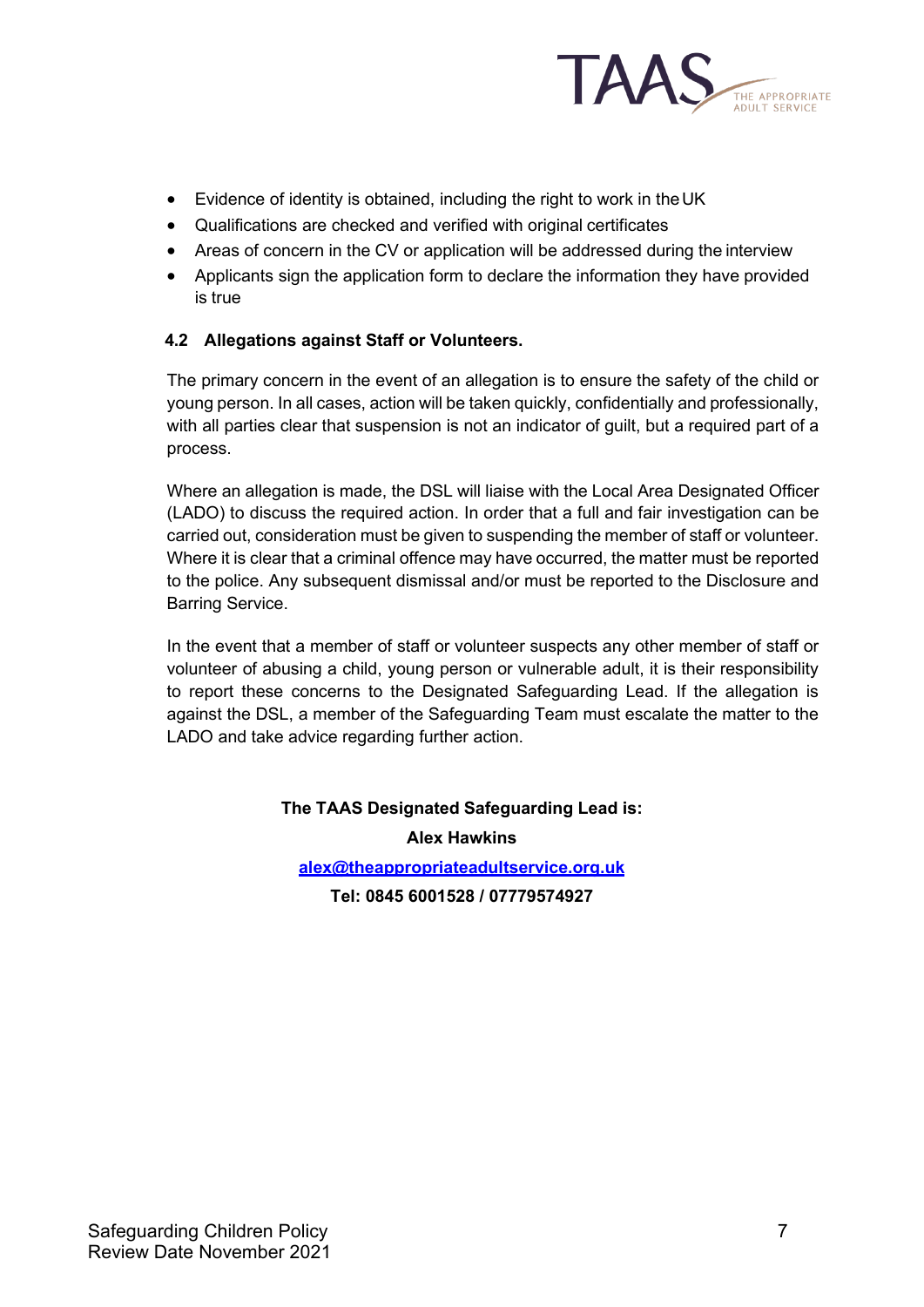

# **Safeguarding Children Procedure**

## **1. Process to follow if you suspect that a child is at risk of harm**

We have a statutory duty to notify agencies if we have a concern about a child's safety or welfare (Working Together to Safeguard Children 2018). Where there is a concern about a child's welfare or wellbeing or a concern that a child is in need of protection, this should be recorded on the concern form and then passed on to the DSL or a member of the Safeguarding Team (or if unavailable then seek advice from Children's Services)

These running records should be kept securely in the child's file. All staff and volunteers are aware that they must report concerns immediately. All records of concerns, emails, notes of phone conversations and actions are filed confidentially and securely in the child's file. Staff know that when they have concerns about a child's welfare they need to:

- Focus on the needs of the child their physical and emotional welfare
- Be sensitive
- Talk it over with one of the Designated Members of Staff

This Safeguarding Policy is accessible to all staff.

#### **2. Managing a 'disclosure'**

#### **Staff should:**

- Stay calm and listen to the child
- Ask questions for clarification only. Avoid asking leading questions that suggest a particular answer
- Consider how to explain to the child about our policies and procedures so that they know what is going to happen
- Tell them who you are going to tell so that they can be made safe children may fear that what they have said will be passed on to everyone and they need to know that this will not be the case
- Control expressions of panic or shock
- Use the child's language or vocabulary
- Offer comfort bearing in mind the age and needs of the child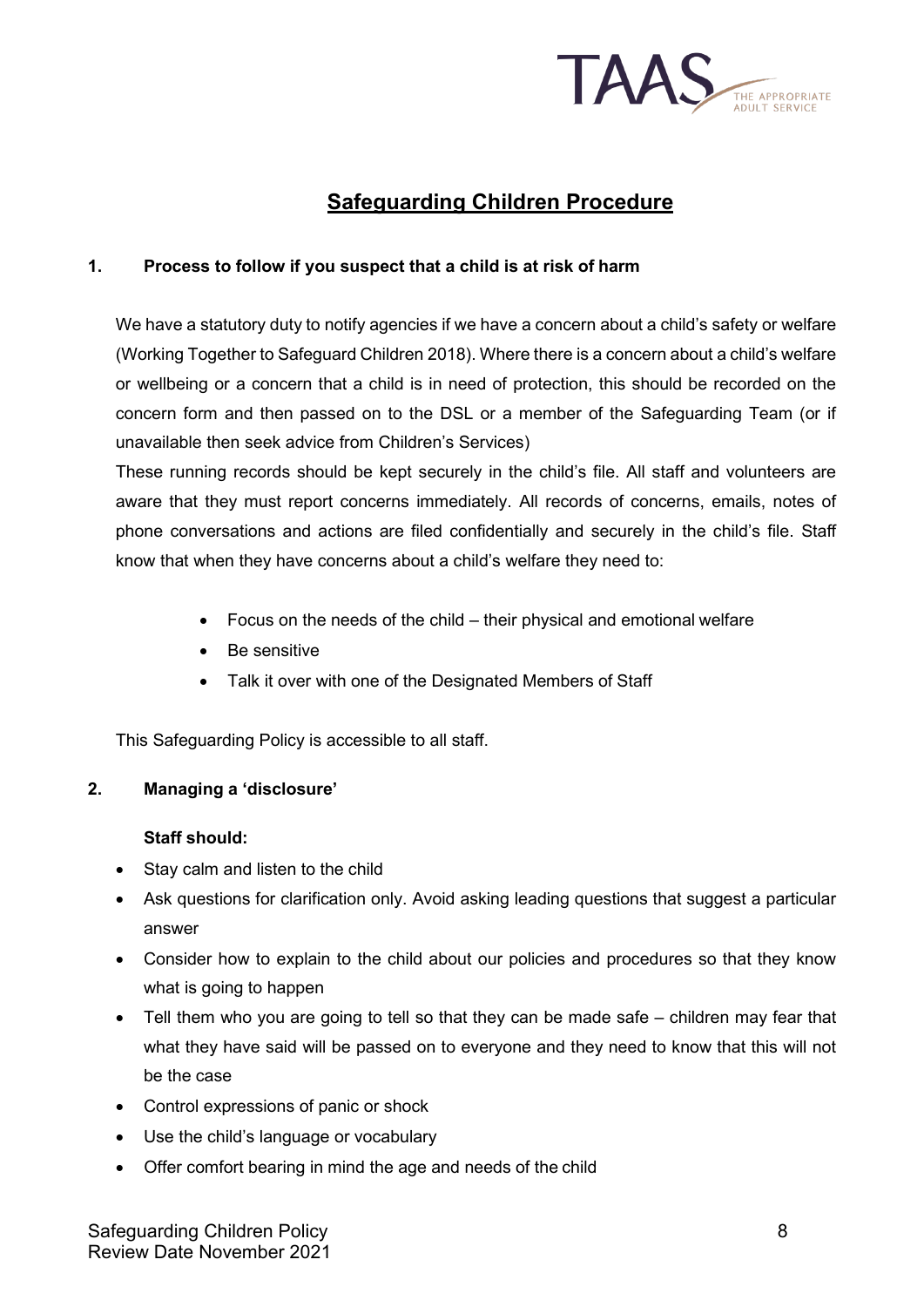

- If the child has disclosed sexual abuse, ask them when it happened but nothing more. Whether a child is asked this question will depend upon the child's age andunderstanding
- Tell them that they were right to tell you and it was not their fault and that they have not done anything wrong
- Do not be tempted to give false reassurances to the child but tell them that you will do your best to protect or help them
- As soon as possible take care to record in writing what was said using the child's own words. Record the date, time, setting, any names mentioned, to whom the information was given and other people present. Sign and date the record
- Record any subsequent events and actions
- It is not your responsibility to decide if a child has been abused. Any disclosure must be raised with the Designated Safeguarding Lead.

## **3. Recording and reporting**

Recording is a tool of professional accountability and is central to safeguarding and protecting children. It is not always possible to know whether a small or vague concern held today may increase as the days or weeks pass and later form the substance of a child protection referral. For this reason, it is vital that concerns are recorded accurately so that they can be monitored, and emerging patterns noticed.

#### **4. Inappropriate behaviour by staff**

All staff must be vigilant in relation to inappropriate behaviour displayed by members of staff, or any other person working with the children. Examples include inappropriate sexual comments; excessive one-to-one attention beyond the requirements of their usual roles and responsibilities; or inappropriate sharing of images. Please also see '*Staff Code of Conduct'*  and '*Whistleblowing Policy'*

## **5. Training**

All members of staff will regularly access appropriate safeguarding training (depending on their level of responsibility) as advised by Local Authority Safeguarding Partners and ensure their knowledge is up to date on safeguarding issues. TAAS will ensure that the training made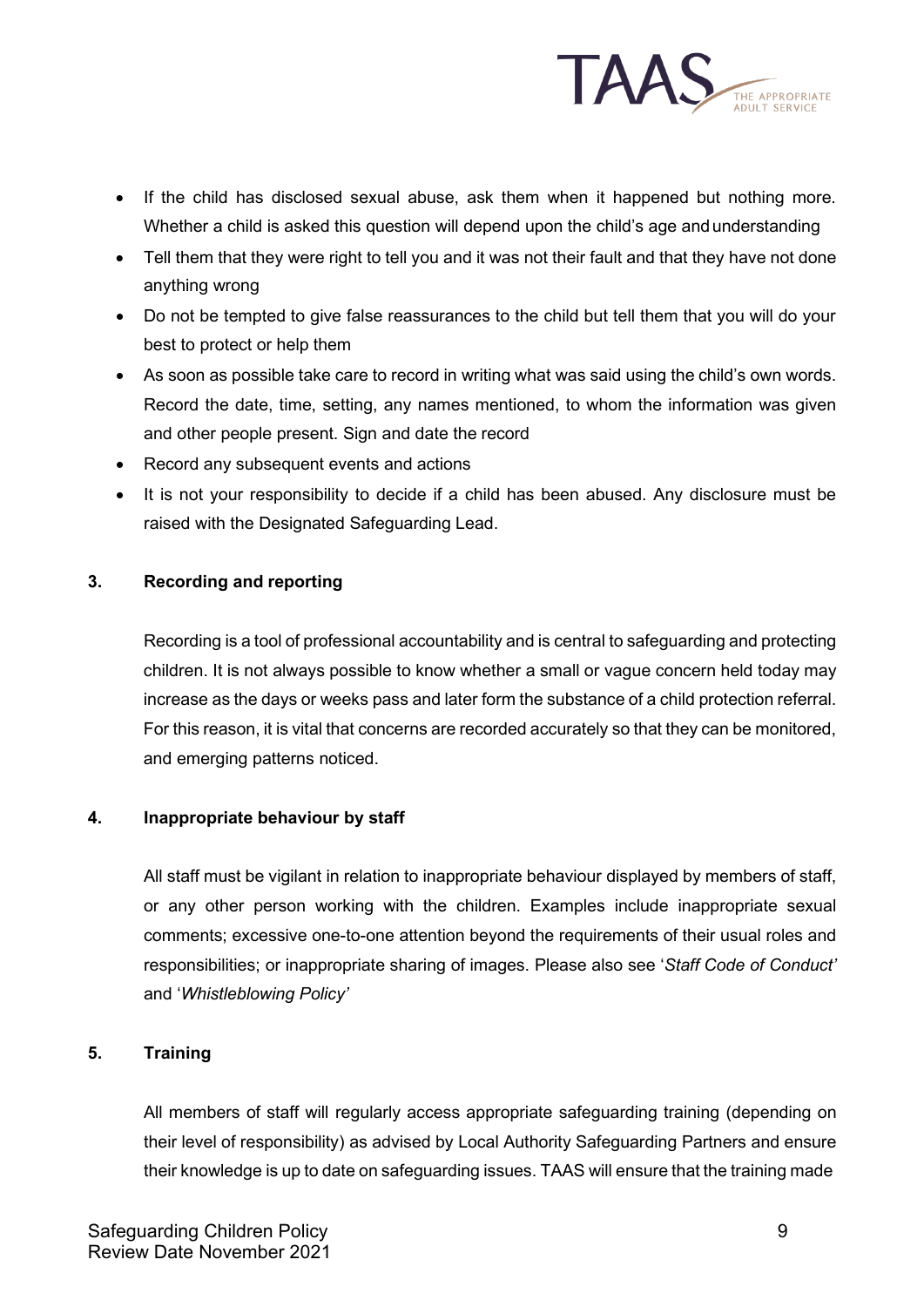

available will enable staff to identify signs of possible abuse and neglect at the earliest opportunity, and to respond in a timely and appropriate way.

#### **6. Safer recruitment**

Safe recruitment and selection practice is vital to safeguarding and protecting children. Staff must give management details of any incident, order, determination, conviction or any other possible issue which may impact on their suitability to work with children. Please refer to the *'Safer Recruitment Policy and Procedure'* for more detailed information.

#### **7. Responding to allegations made against a member of staff/volunteer**

Any allegation made against a professional must be shared with the DSL immediately. Staff members will follow TAAS's *'Allegations Against Staff Policy and Procedure'* The DSL will liaise with the Local Authority Designated Officer (LADO) who will manage any allegation in line with relevant local authority policies.

#### **8. Children harming other children (Peer on Peer Abuse)**

It is part of our duty of care that we make sure children are protected from harm from other children. Please refer to the *Behaviour Policy* for managing these incidents. If you think that a child is targeting another child it is important to raise this with the Safeguarding Team immediately. In recording and reporting incidents it is important that the identity of the child that did the hurting is not disclosed. This is part of our duty of confidentiality to all children and families. If a parent asks who has hurt their child, show understanding of their upset, anger or pain but explain that we are not able to share this information.

#### **9. E-safety and use of digital devices**

Our aim is to:

- Protect children and young people who receive TAAS's services and who make use of information technology (such as mobile phones, games consoles and the internet) as part of their involvement with us
- Provide staff and volunteers with the principles that guide our approach to e-safety
- Protect professionals
- Ensure that, as an organisation, we operate in line with our values and within the law in terms of how we use information technology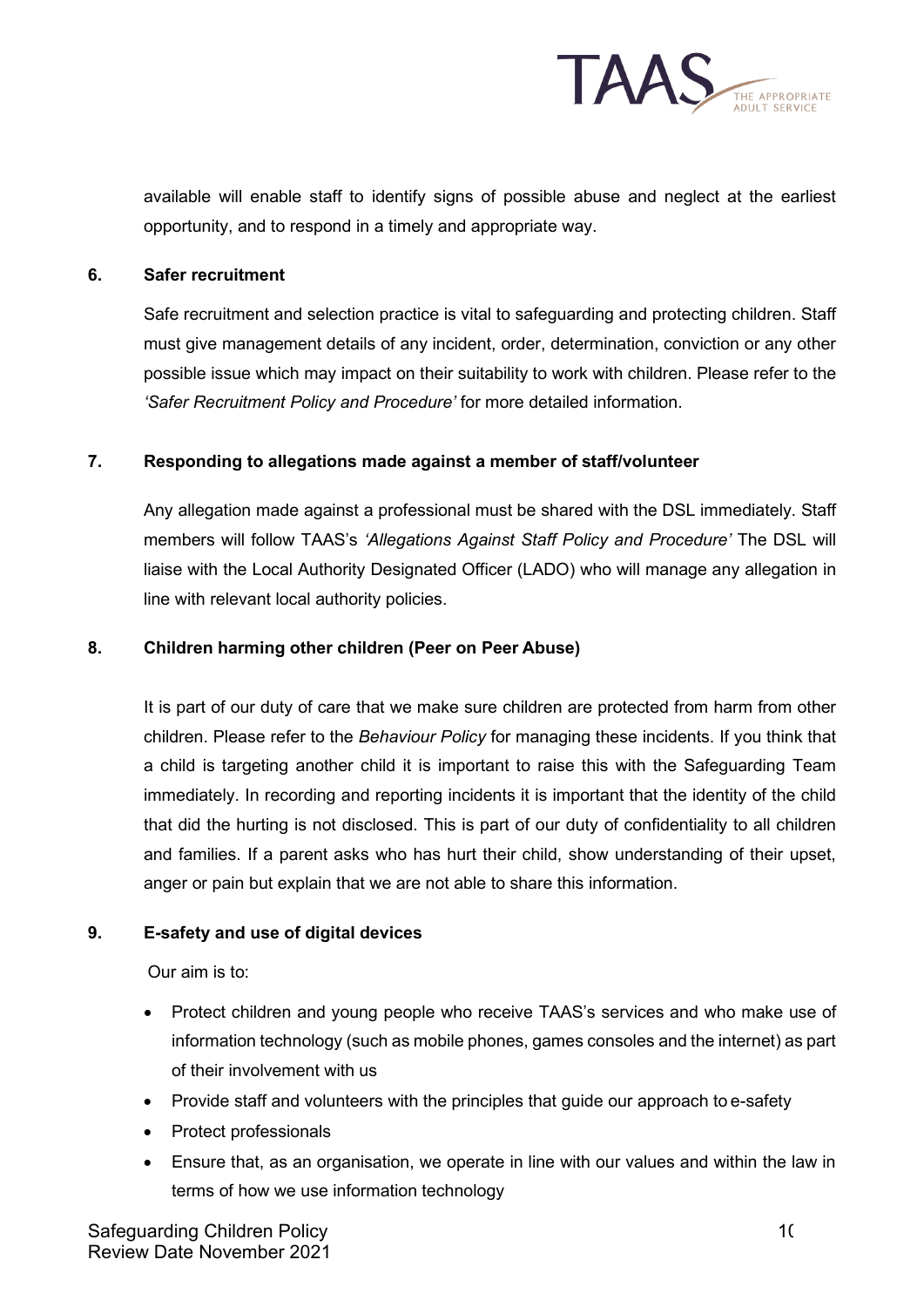

We recognise that:

- The welfare of the children/young people who come into contact with our services is paramount and governs our approach to the use and management of information communications technologies
- Mobile phones and digital devices can present a number of problems when not used appropriately
- Phones and personal devices can allow internet access and bypass the security settings and filtering
- Mobile phones with integrated cameras could lead to child protection, bullying and data protection issues with regard to inappropriate capture, use or distribution of images of children or staff.

## **10. Cameras**

It is not the intention to prevent parents/carers from taking pictures, but to ensure that photographic practices are monitored and to reduce the risks of inappropriate photography/filming. No one is permitted to photograph or record images whilst undertaking duties on behalf of TAAS:

## **11. Mobile phones**

- Staff are not permitted to use their personal mobile phones for contacting anyone outside the setting in a professional capacity.
- The TAAS landline should be used for staff expecting a personal call or as an emergency contact.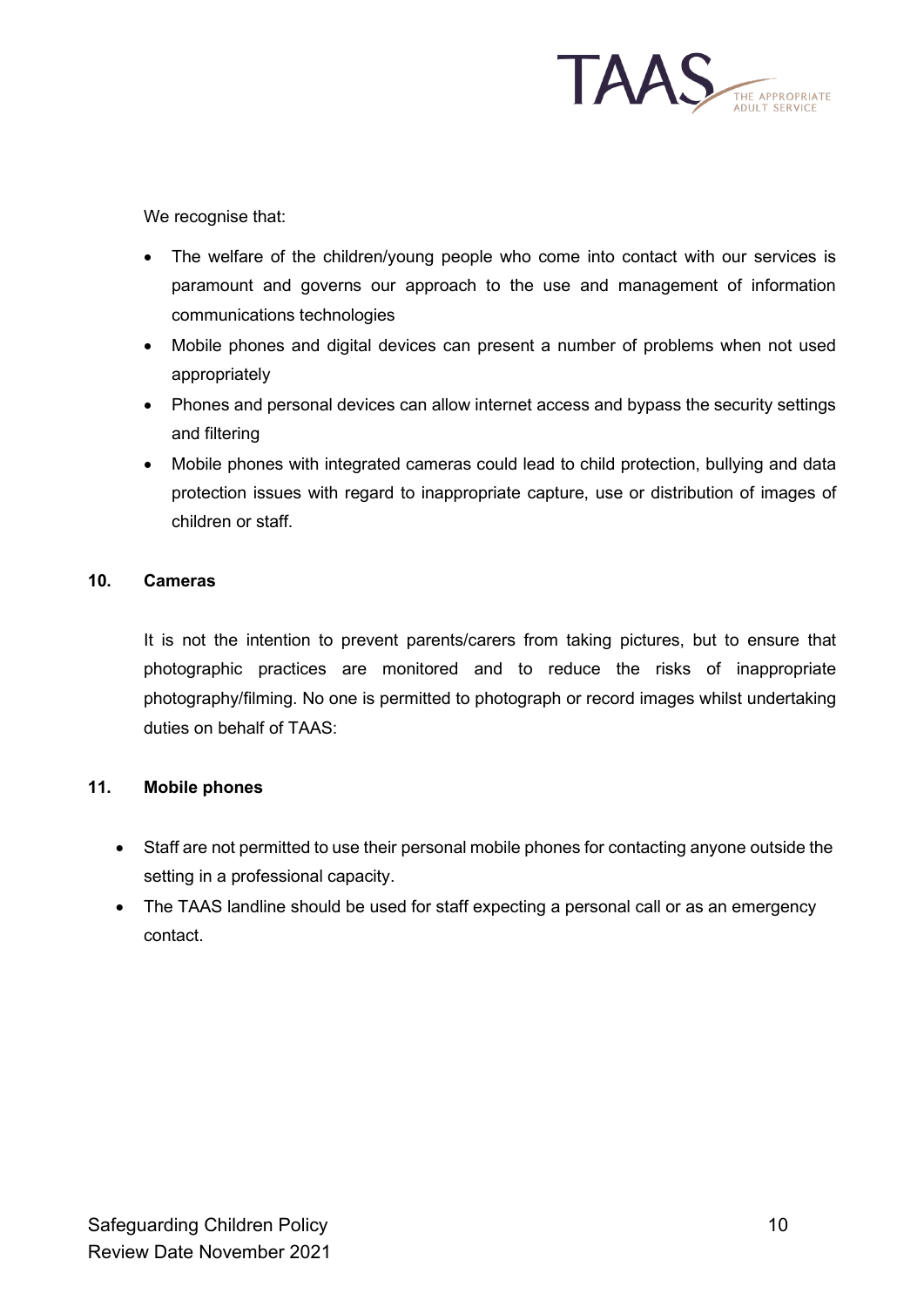

## **12. Useful Numbers:**

## **Northamptonshire Safeguarding Children Partnership** Tel 01604 364036

**Local Area Designated Officer** Tel 01604 367862 (Andy Smith) or 01604 362633 (Christine York)

**DfE Local Prevent Co-Ordinator - Sam Slack [sam.slack@education.gov.uk](mailto:sam.slack@education.gov.uk) 07384 452156**

**NSPCC (**National Society for the Prevention of Cruelty to Children) Child Trafficking Advice and Information Line (CTAIL) Tel 0800 107-7057

**ECPAT** (End Child Prostitution and Trafficking) Tel 020 7233-9887 Visit [www.ecpat.org.uk](http://www.ecpat.org.uk/) Barnardo's Young Women's Project & Trafficking Service PO Box 34727, London N7 8YQ Tel 020 7700 2253

**UKHTC** (United Kingdom Human Trafficking Centre) Tel 0114 252-3891 Visit [www.ukhtc.org](http://www.ukhtc.org/)

**CEOP** (Child Exploitation and Online Protection) Centre Tel 0870 000-3344 Visi[t](http://www.ceop.gov.uk/) [www.ceop.gov.uk U](http://www.ceop.gov.uk/)K Border Agency Tel 020 7147 5554

**FGM** helpline if you're worried a child is at risk of, or has had, FGM 0800 028 3550

#### **Forced Marriage Unit** Tel 020 7008 0151

**London Safeguarding Children Board**: 59½ Southwark St, London SE1 0AL Tel [020 7934 9714](https://www.google.com/search?gs_ssp=eJzj4tVP1zc0TEmJLzAozks2YLRSNagwsTA3MzBJtLBIM7MwNk9MsjKoSEu2NDdIM0s2SEkxsDRKtvCSzMnPS8nPUyhOTEtNL00sSsnMS1dIygcyAL84GS4&q=london+safeguarding+board&rlz=1C1CHBF_en-GBGB854GB854&oq=london+safe&aqs=chrome.3.0j0i457j69i57j46i175i199j0l4.8007j0j4&sourceid=chrome&ie=UTF-8) <https://www.londonscb.gov.uk/>